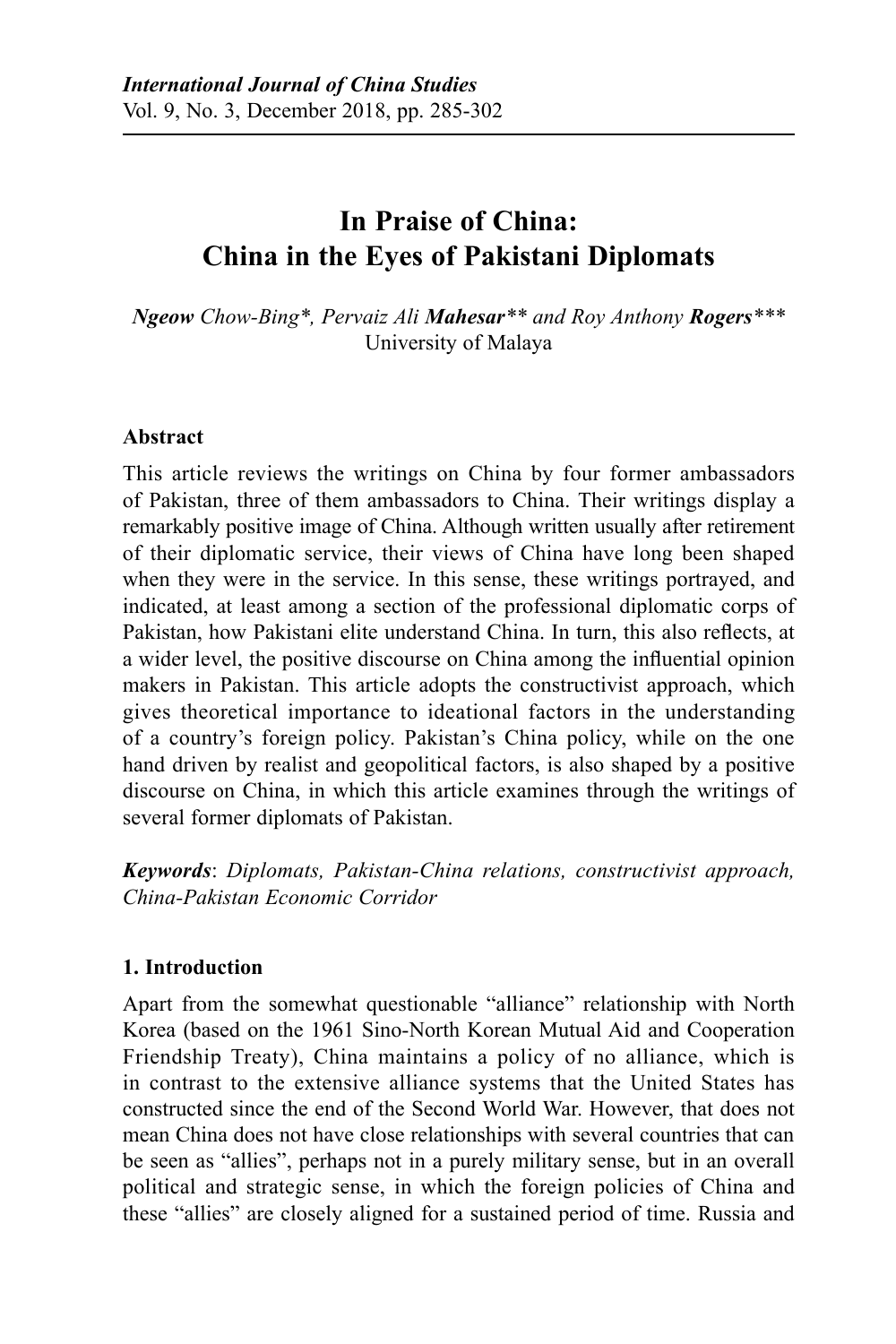Cambodia can count at the moment as some of China's closest friends and "allies". But both came to be seen so only in the past decade or two, in which the strategic, and sometimes also economic, interests between these countries and China largely converged. In the case of Pakistan, another country generally seen as an "ally" of China, it has maintained a very positive, one can even say an unusually positive, relationship with China, spanning for almost more than half a century. Relations between Pakistan and China constitute what is known as "All-Weather Strategic Partnership". In Pakistan, no matter whichever government is in power (military or civilian, or whichever political party), China remains the topmost priority for Pakistani foreign policy. For China, whether it was the Maoist period or the era of "Reform and Opening Up" since late 1970s, there has always been very close strategic relationship with Pakistan. In recent years, the relationship has moved beyond purely the strategic dimension; economic cooperation now has also intensified. The China-Pakistan Economic Corridor (CPEC) is a huge bilateral economic development project that will be crucially important for the economic takeoff of Pakistan.

Most existing studies of Pakistan-China relations utilize a geopolitical or realist perspective (for instance, see Syed, 1974; Small, 2015; Ali, 2017), focusing on India – the common adversary of China and Pakistan – as the major factor in explaining China-Pakistan strategic relationship. While the "India Factor" is undeniably the most important consideration in understanding this relationship, it is to be suggested here that this realist perspective is to be supplemented by a constructivist perspective, in which influences of ideational factors such as identities, discourses, narratives, worldviews, and others also matter in the formulation and shaping of foreign policy. It is to be contended here, by examining the writings on China by some of Pakistani eminent professional diplomats, that their very positive views of China reinforce Pakistan's China policy. Geopolitical and ideational factors are mutually constitutive in the shaping of Pakistan-China relations.

### **2. Pakistani Ambassadors to China**

From 1951 until present, a total of twenty Pakistani diplomats have served as ambassadors to China (see Table 1). Three of them: Ambassador Mohammad Yunus, Ambassador M. Akram Zaki and Ambassador Riaz Mohammad Khan, have written extensively about China after retiring from diplomatic services. In addition, Ambassador Syed Hasan Javed, who served as Ambassador to Germany and High Commissioner to Singapore and Mauritius in his career, was posted twice to the Pakistani Embassy in Beijing (1980-1987, 2001-2003). After retirement Javed has also been active in promoting studies of China and the Chinese language in Pakistan, and has written extensively on China.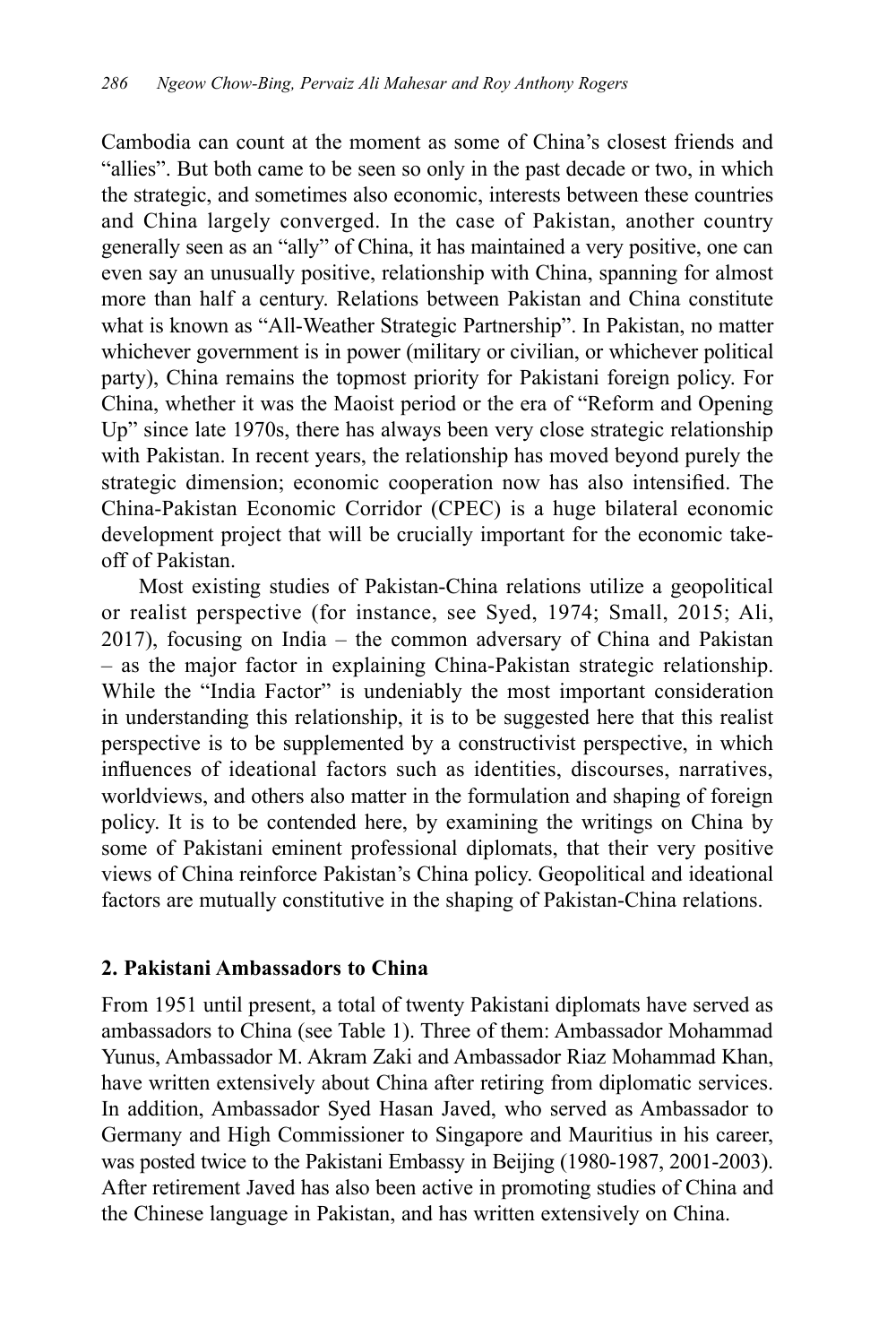| No. | Name of Ambassador        | <b>Serving Period</b> |
|-----|---------------------------|-----------------------|
| 1.  | Maj. Gen. N.A.M. Raza     | 1951-1954             |
| 2.  | Mr. Sultanuddin Ahmad     | 1954-1957             |
| 3.  | Dr. A.M. Malik            | 1958-1961             |
| 4.  | Mr. P. A. M. Rashidi      | 1961-1962             |
| 5.  | Maj. Gen. N.A.M. Raza     | 1962-1966             |
| 6.  | Mr. Sultan M. Khan        | 1966-1968             |
| 7.  | Mr. K.M. Kaisar           | 1969-1972             |
| 8.  | Mr. Agha Shahi            | 1972-1973             |
| 9.  | Mr. Mumtaz A. Alvie       | 1973-1978             |
| 10. | <b>Mr. Mohammad Yunus</b> | 1978-1982             |
| 11. | Dr. M.A. Bhatty           | 1982-1986             |
| 12. | Mr. M. Akram Zaki         | 1987-1991             |
| 13. | Mr. Khalid Mahmood        | 1991-1994             |
| 14. | Mr. Ashraf Jehangir Qazi  | 1994-1997             |
| 15. | Mr. Inam Ul Haque         | 1997-1999             |
| 16. | Mr. Riaz M. Khokhar       | 1999-2002             |
| 17. | Mr. Riaz Mohammad Khan    | 2002-2005             |
| 18. | Mr. Salman Bashir         | 2005-2008             |
| 19. | Mr. Masood Khan           | 2008-2012             |
| 20. | Mr. Masood Khalid         | 2013-present          |

**Table 1** Pakistani Ambassadors to China (1951-2017)

Source: http://www.pakbj.org/index.php?m=content&c=index&a=show&catid=29&id=32

Together, these four ambassadors: Mohammad Yunus, Akram Zaki, Riaz Mohammad Khan and Syed Hasan Javed have written extensively about China, reflecting on China's developmental experiences, economic growth, governance and politics, culture, religion, philosophical worldview, strategic outlook, foreign policy, China's role in South Asia and Pakistan-China relations. Some have published their memoirs about their China experience, but Pakistan, despite being the "All-Weather Strategic Partner" of China, actually still lacks adequate China expertise in its academia and think tanks, and their writings on China can also be seen as an important "indigenous" source for Pakistani public and elite to understand and know about China, the Chinese people, Chinese culture and China's foreign policy.

### **3. Ambassador Mohammad Yunus**

# *3.1. Brief Biography*

Ambassador Mohammad Yunus did his Masters in Philosophy and Diploma in Law from Aligarh Muslim University in the year 1948. He started his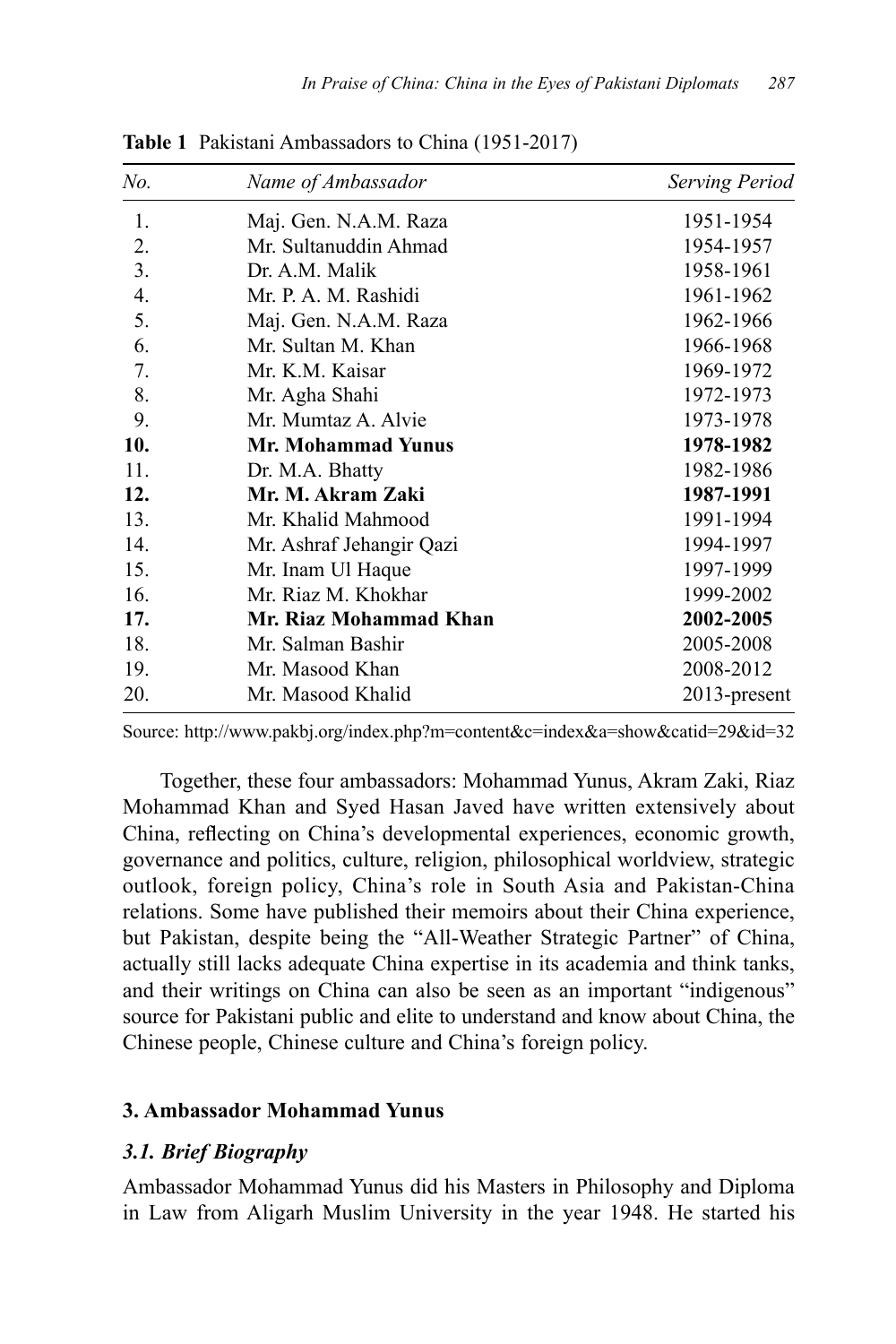career in teaching at Sind Muslim College in Karachi – the former capital of Pakistan, from 1948-1950. He was then selected for ICSUN (Internal Civil Services United Nations) and posted at the UN Secretariat before joining the FSP (Foreign Service of Pakistan). He had an active diplomatic career, from 1952 to 1982, with three different stints in the Pakistani Embassy in Beijing, and also postings in Tehran and the United Nations. His final position before early retirement was as Ambassador to China. After getting his early retirement, Yunus migrated to Canada, did a doctorate in Political Science, and taught for many years at Calgary University.

### *3.2. Writings on China*

Ambassador Mohammad Yunus is a prolific writer not just on China but on a number of political, philosophical, and strategic topics, such as Marxism, Islam, Pakistani politics, international relations, and theories of foreign relations. He published three books on China: *Reflections on China: An Ambassador's View from Beijing* (1986); *China: Emergence of a World Power* (1989); and *Awakened China Shakes the World and is Now Pakistan's Mainstay: Memoirs of a Diplomat* (2015). The first two books, however, are hard to acquire and the authors have not been able to obtain them, so the main discussion here is based on the third book (Yunus, 2015), which is partly a memoir, recording his experiences related to China, but also his ideas, analysis and observation about China's rise and implications for Pakistan.

Ambassador Yunus has had extensive diplomatic experiences in China. He was first posted to Beijing in 1953 as a Third Secretary in which he served until 1955. During his first assignment, he worked closely with and earned the trust of the first Pakistani Ambassador to China, Gen. N.A.M. Raza. He recorded his observations of growing China's diplomatic and military confidence, as a newly established power after years of upheaval, in events such as the Korean War, China's growing influence in the Indo-China area and the Geneva Conference in 1954, and the Bandung Conference in 1955 (Yunus, 2015: 30-36). During his first stint in Beijing, he was obviously impressed by the vitality of the New China, and was particularly in awe of the diplomatic wisdom and skills of Chinese leaders such as Zhou Enlai, in which he praised as an "unmatched genius [who] was the product of an exceptionally brilliant mind" (Yunus, 2015: 43). He also declared that "no single statesman did so much for Pakistan in fair and foul weather as Premier Zhou Enlai did" (Yunus, 2015: XV). This was in contrast to Yunus' very critical assessment of American policy, especially American policy towards China, which he saw as self-defeating.

An important bilateral episode during Yunus's first assignment concerned Pakistan's membership in the Southeast Asian Treaty Organization (SEATO).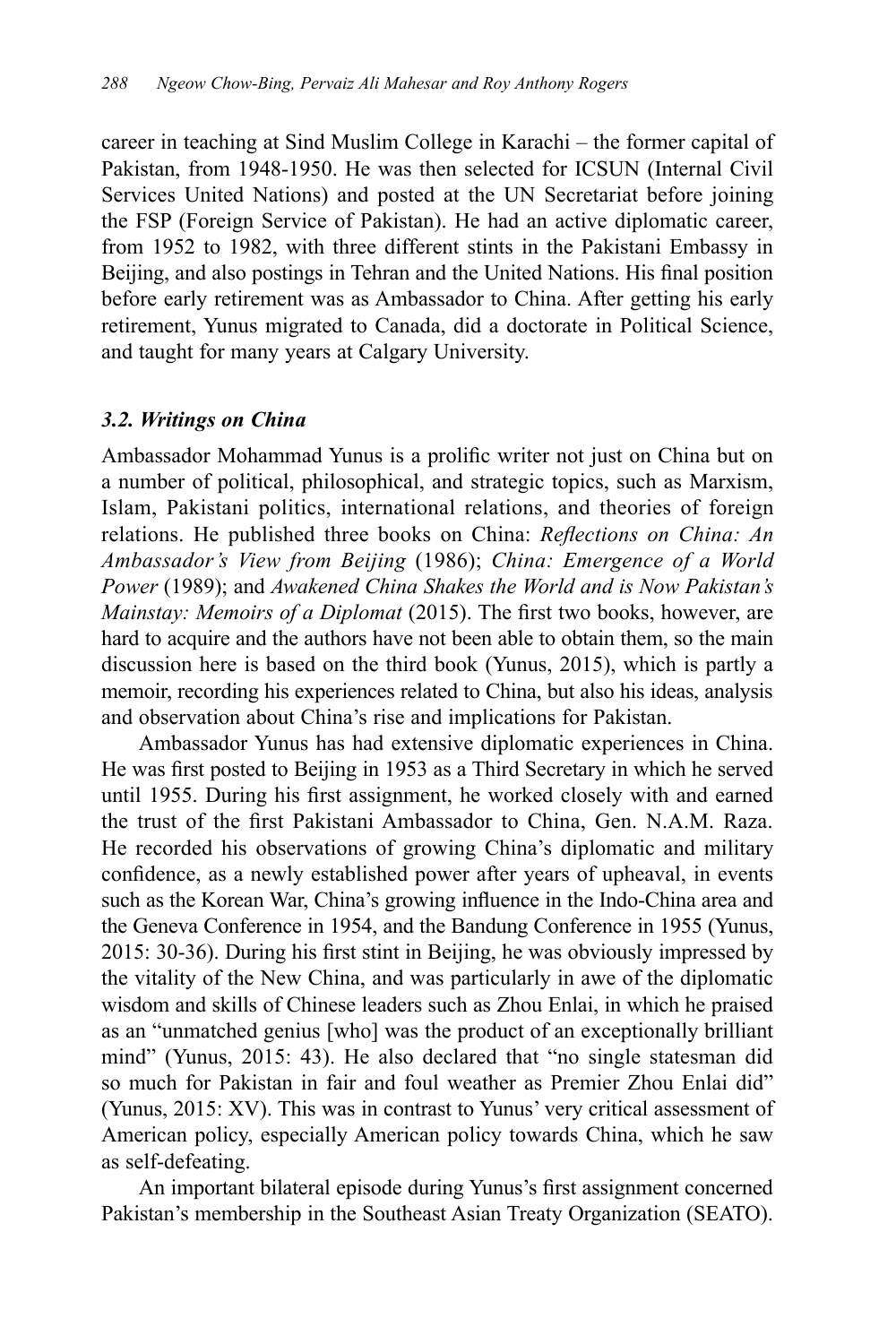The memoir revealed that much to the appreciation of Pakistan, China did not hold any grudge in Pakistani membership in this military alliance, with the understanding that the membership was meant to target India rather than China. China also accepted Pakistan's stand on the Kashmir issue, despite India-China relations being buoyant with the rhetoric of *Hindi Chini Bhai Bhai* at that time (Yunus, 2015: 36-38).

Yunus came back to China in 1962 for his second assignment that lasted until 1966, in which he again teamed up with his favourite superior, General Raza, who again returned as Pakistani Ambassador to China in 1962. Both Yunus and Raza were to personally involve and participate in two major events in the middle of 1960s: the China-Pakistan border issue, and the Indo-Pakistani War of 1965. On the border issue, Yunus and Raza were vicechairman and chairman of the Sino-Pakistan Boundary Commission, the negotiating team created by the Pakistani cabinet, which reached a conclusion with China on Sino-Pakistani border in December 1962, just months after the 1962 India-China border war, and the negotiation was rather smooth and was concluded in less than two months. Yunus, in particular, sensed the eagerness of China to reach an agreement in the wake of the India-China border war, "to show to the world that all border agreements defining the southern fringe of China, including the ones reached with Nepal and Burma, had been amicably finalized except with India implying that India was the only country that was not prepared to be reasonable" (Yunus, 2015: 80). The Sino-Pakistani Boundary Agreement was eventually signed in March 1963, during a visit by Pakistani Foreign Minister Zulfikar Ali Bhutto to Beijing. According to Yunus' memoir, despite the fledgling relationship with China, Pakistani President Ayub Khan instructed Bhutto to take a "moderate tone" as Pakistan was still a defence partner of the United States and wished not to upset US President Kennedy (Yunus, 2015: 95). However, Bhutto very much disregarded the instruction and "launched into a zealous and warm-hearted speech, praising the revolutionary leaders of China and promising an expanding vista of cooperation between Pakistan and China to cover all fields of activity" (Yunus, 2015: 99). After the visit, Yunus observed that "China opened wider the door of cooperation with Pakistan. It was as if the gushing relationship with India under the slogan *Hindi Chini Bhai Bhai* has been replaced by the new slogan 'Long Live China-Pakistan friendship'" (Yunus, 2015: 99-101).

It was the Indo-Pakistani War of 1965 that cemented further the blooming Sino-Pakistani relationship, a relationship characterized as "unwritten alliance" by Yunus. It was this war that disillusioned the Pakistani elite's belief in the military alliance with the United States, and firmly established China as the most reliable partner. Yunus (2015: 84-85) wrote:

I must put here on record the fact that none of its formal treaty allies ever came to Pakistan's help when it needed it most against India. Most friends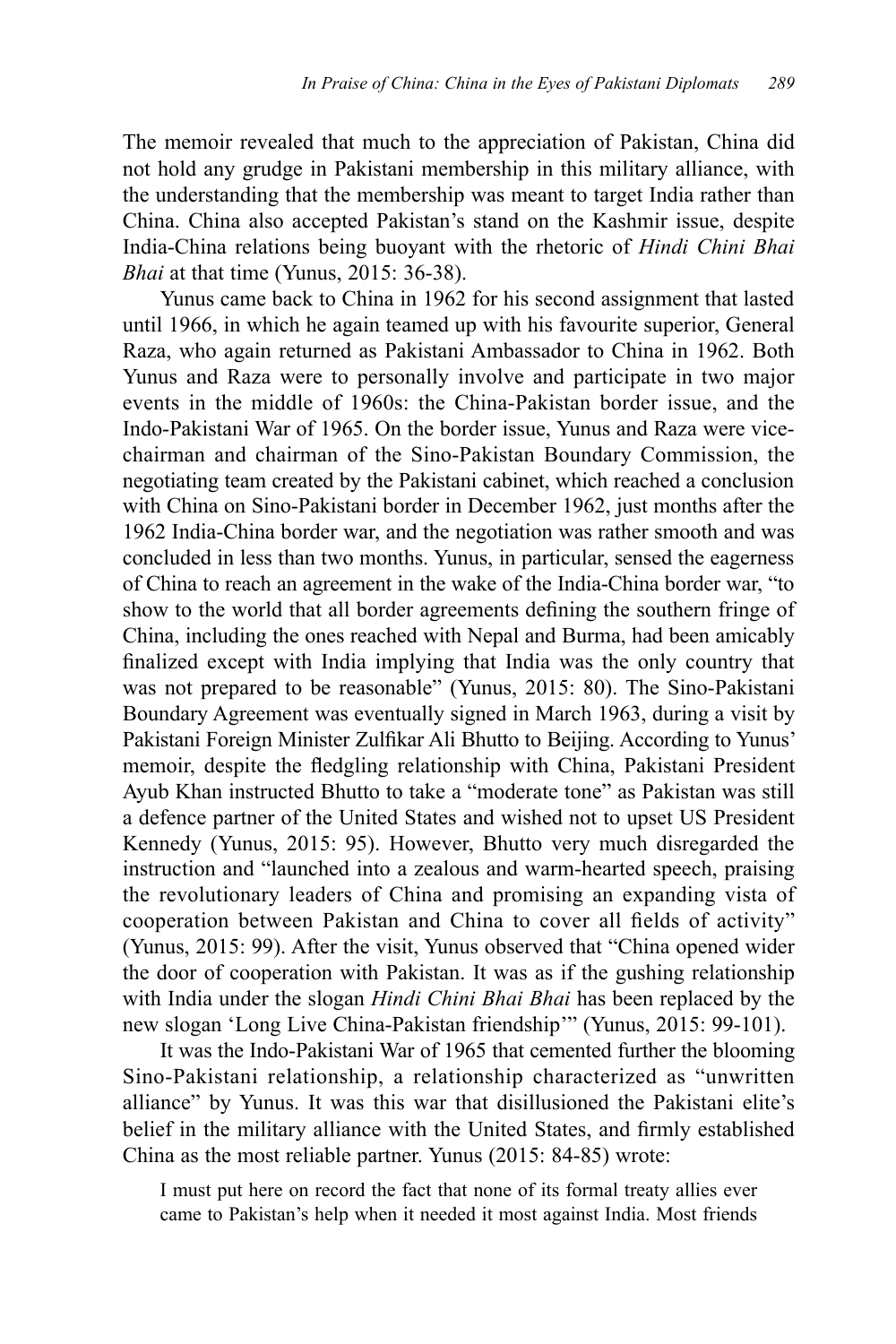looked the other way. That applies particularly to Pakistan's so-called defence alliance with the United States that, when the test came, sought to protect India more than Pakistan…. Pakistan must never rely on the United States siding with Pakistan against India….

By contrast, China's strategic interests have remained quite close to those of Pakistan ever since the Sino-Indian border war in 1962. Pakistan's unwritten alliance with China has come to its support both at crucial junctures and more importantly in the strategic assessment of its adversaries, particularly that of India, Pakistan's main strategic adversary.

Because of the sense of betrayal by the United States, President Ayub Khan came to reassess the strategic importance of China, and undertook a secret trip to Beijing after the war, in October 1965 (still in fear of alarming the United States). Ambassador Raza, Yunus, and a military attaché were the only three embassy personnel who were involved in the planning and execution of this secret visit, without any entourage at all. Khan met with Mao Zedong and Zhou Enlai, and it was also from this secret visit that military cooperation between the two countries began. China offered to freely supply arms to Pakistan for almost a quarter of a century, and provided technical assistance in building Pakistan's defence sectors, which lasts until today.

Yunus left China just when China was starting to engulf itself in the destructive Cultural Revolution, but Yunus continued to observe China from afar, noting the political and foreign policy developments of China such as Mao's power struggles with other leaders, US-China rapprochement, the eventual demise of Mao and his radical followers, the death of Premier Zhou Enlai, and the rise of a new generation of pragmatic leadership under Deng Xiaoping. Yunus was appointed Pakistani Ambassador to China just when China was opening up, in 1978, which provided a big contrast to his earlier experiences in the 1950s and 1960s.

While Pakistan and China remained as close friends and partners, notwithstanding the transition of Chinese leadership from Mao Zedong-Zhou Enlai, to Hua Guofeng, and to Deng Xiaoping, in the late 1970s, it was clear that there would be changes that affected the bilateral relationship too. For instance, under Mao's socialist and revolutionary ideology, China supplied arms and ammunitions to Pakistan, free of charge, for at least two decades, but one of the very first challenges for Yunus as an Ambassador was to handle the requests by China that for now such supplies would no longer be free of charge, and China would charge according to international market rate. Pakistan being a poor country would not be able to suddenly pay for the arms supplied by China, and that Pakistan would also feel apprehensive about whether this signalled a gradual change of strategic direction by China. Ambassador Yunus was able to convince the Pakistani leadership that it was due to Deng's extensive reorganization of the way China did business, rather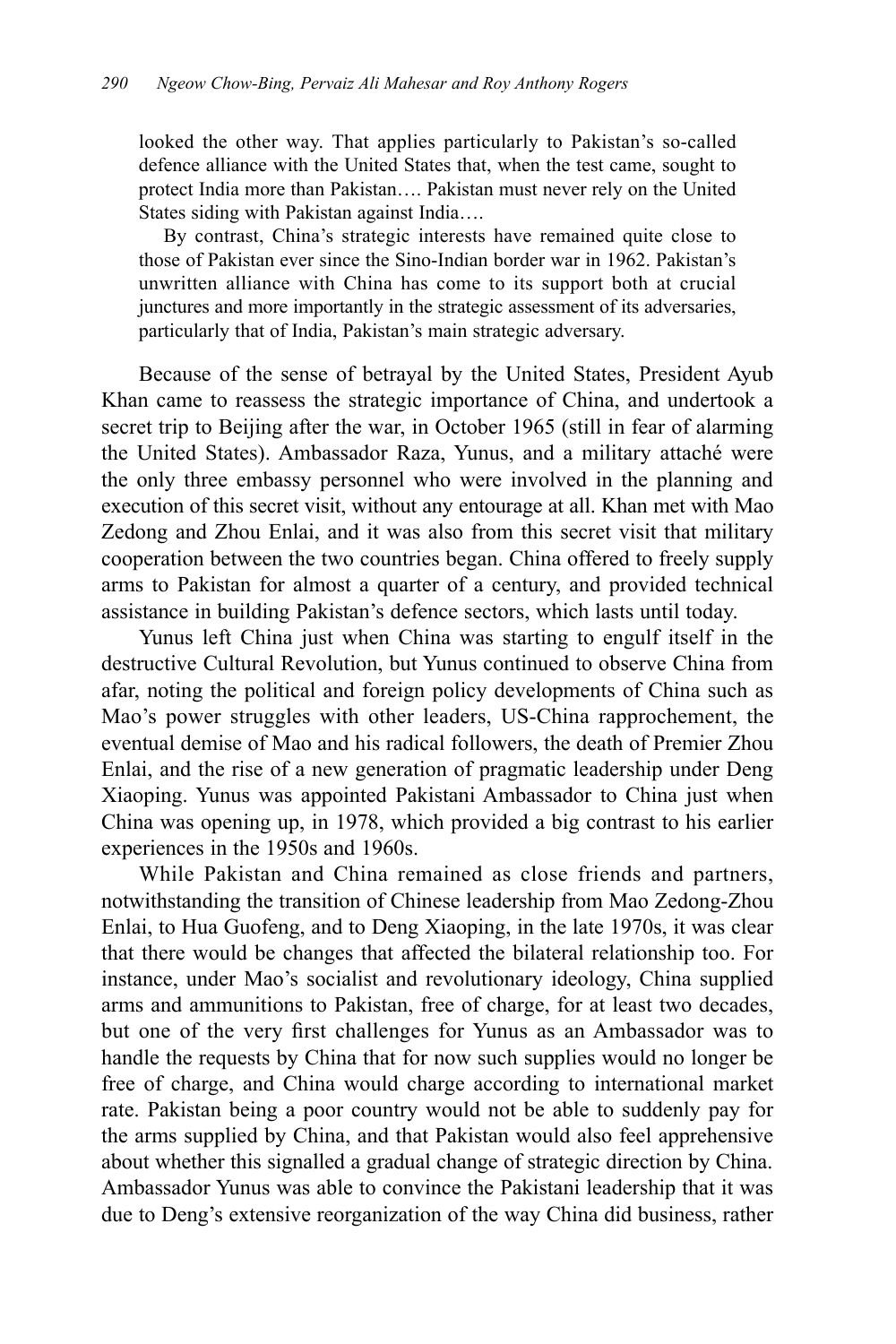than any intention from China to shift its strategic relationship with Pakistan. Both countries eventually agreed to a method of payment instalments by Pakistan (Yunus, 2015: 174-175). Furthermore, to underscore the continuity and strategic nature of the relationship, China and Pakistan worked closely with each other in dealing with the Soviet invasion of Afghanistan, with Pakistan playing a crucial role in funnelling Chinese weapons to the resistance fighters in Afghanistan.

Due to differences with the military government in Pakistan, Yunus eventually opted for early retirement, in 1982, after thirty years of distinguished diplomatic career. He left China with a deep appreciation of the "unwritten alliance" between China and Pakistan, and with the confidence that China was following the correct policies implemented by Deng Xiaoping. Contrary to many who see Deng was only reintroducing capitalist policies, Yunus took seriously the claim by China that China has been practicing "socialism with Chinese characteristics." He was impressed with the way China adopted and refined Marxism to fit Chinese national conditions, creating a hybrid system of socialism and capitalism. In the book, he took note of the performance of China in handling the Global Financial Crisis in 2008-2009, writing that:

China's resistance against the effects of the global crisis was the direct result of national planning, state-owned enterprises, state-owned banking and the policy decisions of the Chinese Communist Party. In China, socialist planning took precedence over the prevalent anarchy of private production caused by the laws of the world market. That is an indication that the socialist side of the economic foundation remains dominant in China. China has succeeded while the world handled various kinds of setbacks because the socialist sector has succeeded in containing domestic capitalism and foreign investment within the framework of the national economic goals of the leadership (Yunus, 2015: 282).

### **4. Ambassador Akram Zaki**

### *4.1. Brief Biography*

M. Akram Zaki was born in 1931 in Gujranwala. Gujranwala was part of Punjab before the establishment of Pakistan. He pursued his education at Forman Christian College, Punjab University, and the Fletcher School of Law and Diplomacy at Tufts University. His career as a diplomat spanned close to four decades, from 1954 to 1993, during which he served as Ambassador to several countries, including China, Nigeria, the Philippines, and the United States, and represented Pakistan in several international organizations and multilateral fora, such as United Nations General Assembly, UN Human Rights Commission, Organization of Islamic Conference, Asian Development Bank and UN Conference on Trade and Development. He also once served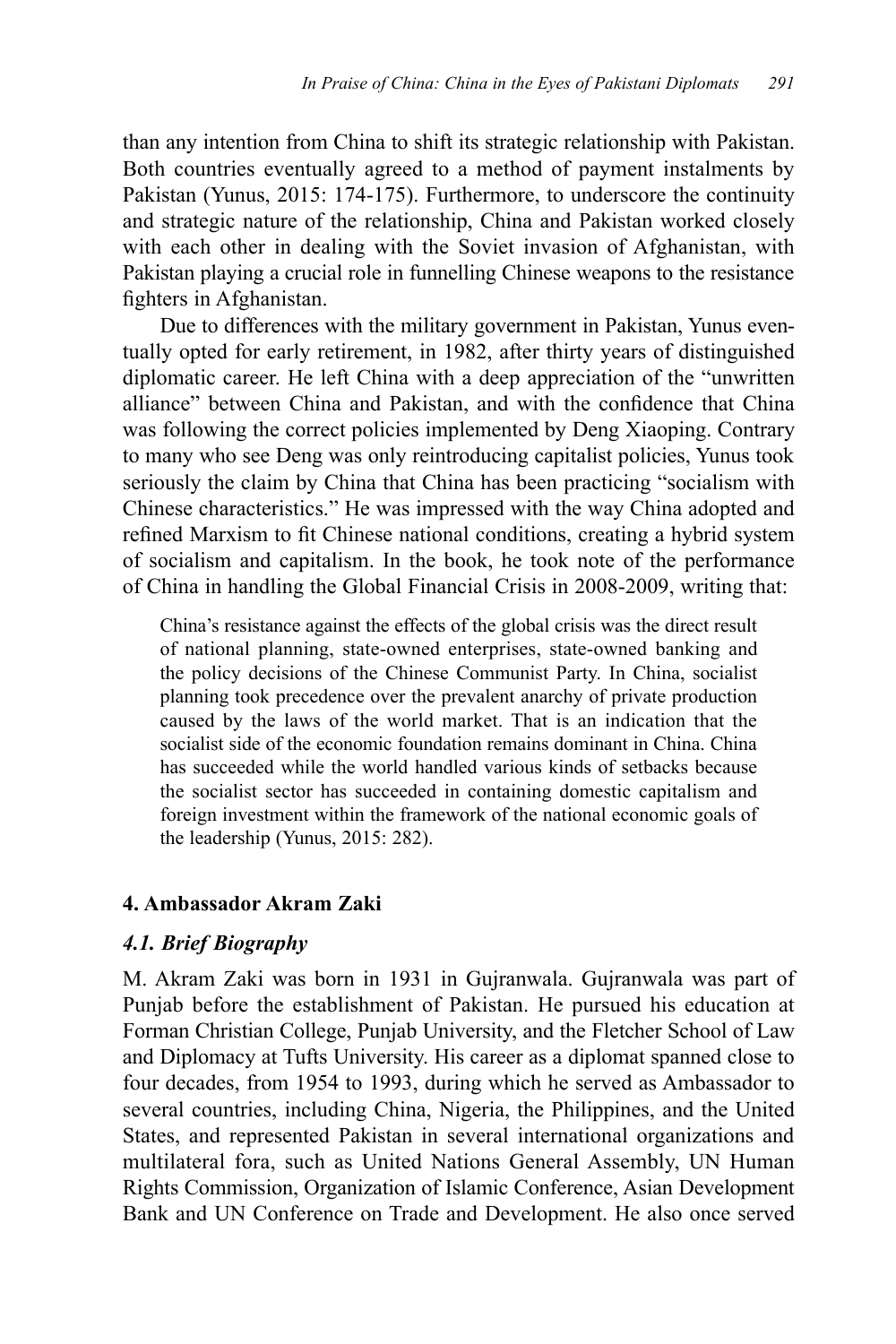as Secretary General of the Ministry of Foreign Affairs. After retiring from the diplomatic service, he participated in politics and became a Senator for the Pakistan Muslim League, a major political party, rising to the rank of Chairman of the Standing Committee of Senate on Foreign Affairs, Kashmir Affairs and Northern Affairs. He was also affiliated with the Institute of Policy Studies (IPS), a major Islamabad-based nongovernmental think tank. Zaki passed away recently in 2017 (*The Nation*, 2017).

### *4.2. Writings on China*

Ambassador M. Akram Zaki published a short book on China, titled *China of Today and Tomorrow: Dynamics of Relations with Pakistan* (Zaki, 2010), which is based on a lecture he delivered at IPS. The short book provides a survey of China's development since the founding of the People's Republic, comprehensively reviews China's relations with almost all major powers (Russia, Japan, the United States, etc.) in different regions (East Asia, Central Asia, etc.), and also offers an account of the past, present and future prospects of China-Pakistan relations.

In the book, Zaki expressed his admiration of the tremendous transformation of China, from a "war-ravaged, poor and feudal-colonial society" to the then third largest economic power of the world (Zaki, 2010: 23). In giving praises to Deng Xiaoping's successful political and economic transition, he also gave credit to Mao's leadership, who "laid emphasis on meeting the basic needs of the people, like education, health, housing, employment, and domestically and externally safeguarding national independence, territorial integrity, and national dignity" (Zaki, 2010: 17). He also traced the continuity from Deng Xiaoping to Jiang Zemin to Hu Jintao, giving credit to all these leaders for innovating on China's official ideology (Deng Xiaoping Theory, Theory of Three Represents and Scientific Development Perspective) that guided China's development well and met the challenges brought by the economic transformation. He also defended China's decision to crackdown on the student demonstrators in 1989 (he was Pakistani Ambassador in that year, so must have personally witnessed the episode), believing that the demonstration was an attempt made to destabilize China, and "the Chinese leadership boldly met the challenge, maintained political stability, and continued its economic progress with greater determination" (Zaki, 2010: 18). With strong confidence in the Chinese leadership, he wrote that "power, in China, no longer flew from the barrel of the gun, but from the moving wheels of industry and the creative urge of its people to harness new technology for the service of man and mankind" (Zaki, 2010: 23).

On the foreign policy front, Zaki was of the view that China pursues an "independent foreign policy of peace" (which eschews formal military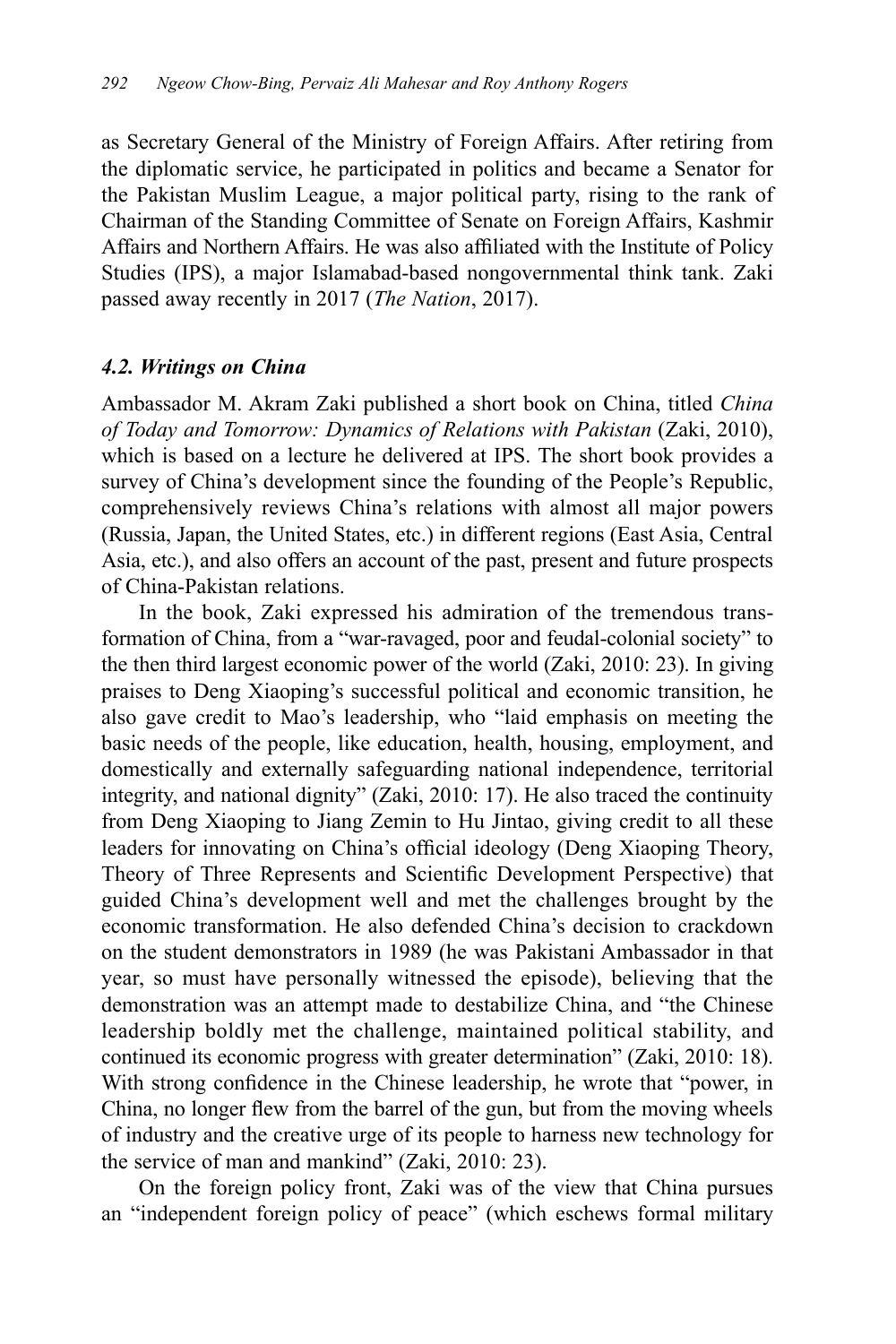alliance) and promotes a multipolar world order that can constrain unilateralism. Most of the security challenges facing China came from the efforts by the US and its allies (such as Japan) to contain China and interfere in China's domestic affairs (Zaki, 2010: 27-28). Nevertheless, China will continue its "independent foreign policy of peace," which is "largely shaped by the requirements of the economic reform process." In line with this, Zaki said that China generally does not want to get involved or embroiled in controversies or take an extreme position (Zaki, 2010: 30). In reviewing China's foreign relations, his basic perspective was more or less aligned with China's official view, that China's foreign policy has been aimed for safeguarding its own interests while maintaining and contributing to peace and security in different regions.

On Pakistan-China relations, Zaki also traced the foundation of the long-lasting relations to the 1960s, in which the peaceful resolution of the boundary issues and the changed geopolitical dynamics resulting from the India-China Border War in 1962 and India-Pakistan War of 1965, created a strong commonality of interests between the two countries, in spite of the fact that there is a great divergence of political, cultural, religious and ideological spheres. With the foundation of strategic trust, gradually more practical, functional, and economic cooperative activities were undertaken over the years as well. China was instrumental in helping Pakistan's efforts to industrialize, notwithstanding China's own backwardness before it became the major economic power in the late 1990s. For instance, he recounted the many major industrial and infrastructure projects in Pakistan that China assisted since the 1970s, such as Heavy Mechanical Complex, Heavy Forge and Foundry, the Karokoram Highway, Islamabad Sports Complex, Heavy Electrical Complex, F-6 Rebuild Factory, Rocket Propellant Plant, Ghuddu Thermal Power Plant, Chasma Nuclear Power Plant, and others (as Pakistani Ambassador from 1987 to 1991, Zaki personally witnessed the undertaking some of these projects) (Zaki, 2010: 47). Of course, the relations were not only beneficial to Pakistan but to China as well. Pakistan provided the crucial outlet to the world when China was isolated, facilitated the Sino-US rapprochement, and has always been a strong supporter of China's position in many international issues.

Despite the improvement of China-India relations in the 1990s, Zaki believed that this would not affect the close relationship between Pakistan and China. In fact, with improved relations with India, China could play a better role in defusing some crises between Pakistan and India, as was the case during the Kargil conflict in 1999 and the military standoff between India and Pakistan in 2001-2002 (Zaki, 2010: 49). Looking forward, he believed that both countries can further develop economic and commercial dimensions, which can further "strengthen and sustain" the political friendship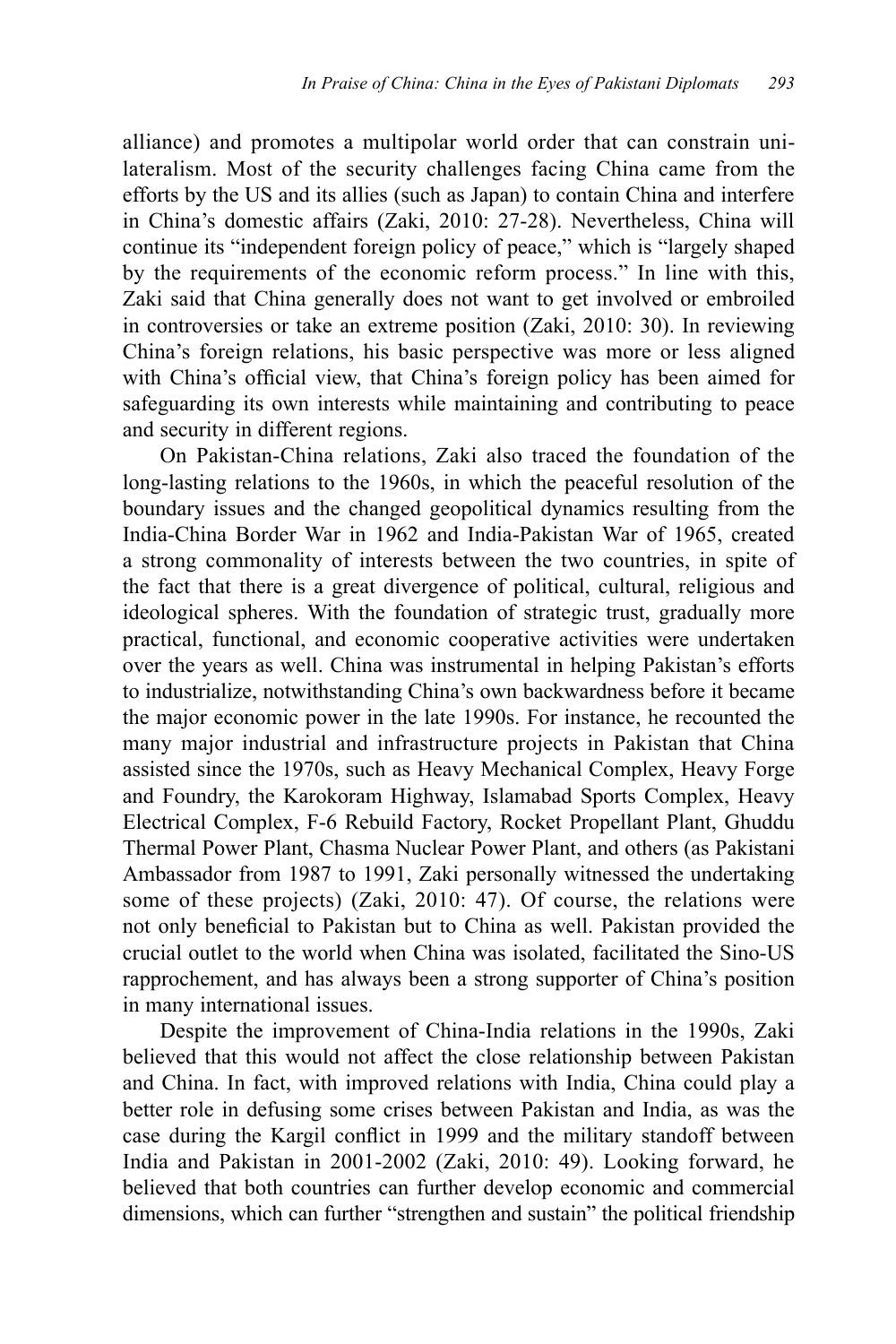as well (Zaki, 2010: 58). The developments of CPEC later, therefore, must have come as a major boost to Zaki's optimistic assessment of the bilateral ties. In a separate paper he wrote in 2015, Zaki took note of the increased investments by China into Pakistan, and urged Pakistan to learn from China's developmental experiences, such as the establishment of Special Economic Zones, in which China can offer assistance (Zaki, 2015). In addition, China could also help in the areas of agriculture, infrastructure, water management, alternative energy, and so forth. He proposed that "the vision for the future is that Karakorum Highway and the Gwadar Port should be linked and Pakistan should be the energy and trade corridor to the Middle East and beyond, for China" (Zaki, 2015: 11). This is exactly the vision of CPEC.

# **5. Syed Hasan Javed**

# *5.1. Brief Biography*

A generation younger than Ambassadors Muhammad Yunus and Akram Zaki, Ambassador Syed Hasan Javed was born in 1955. He did his B.A. and M.A. in economics at the University of Karachi, and afterwards joined the Foreign Service of Pakistan, beginning a diplomatic career that lasted more than thirty years. He has served as Pakistani Ambassador/High Commissioner to Mauritius, Singapore, and Germany, but not China, despite his life-long admiration for and passion about China. However, he did serve in China for almost a decade, in two different assignments (1980-1987, 2001-2003). In the 1980s he served as Third and the Second Secretary, while in the early 2000s he was the Deputy Chief of Mission/Minister in the Pakistani Embassy in Beijing. His diplomatic career in Beijing crossed path with two of the Ambassadors also discussed in this article: Muhammad Yunus and M. Akram Zaki. During his time in Beijing, he attended the Beijing Language Institute (today is known as Beijing Language and Culture University) and eventually picked up the difficult Chinese language. He has written five books within a relatively short period of time. They are: *Chinese Made Easy: Spoken Chinese in 100 Lessons* (2012), *Chinese Soft Power Code* (2014), *Dictionary of Chinese-English-Urdu Languages* (2016), *Rise of China and the Asian Century* (2016) and *Nation Building: Paradoxes in India and Pakistan* (2018). After recently retiring from diplomatic service (in 2015), Ambassador Javed has been actively participating in promoting studies of China in Pakistan. Currently, he is serving as the Director of the China Studies Centre of Excellence at the National University of Science and Technology in Islamabad. Being one of the most prominent China scholars in Pakistan, Javed also actively and frequently interacts with Chinese think tanks and academic institutions.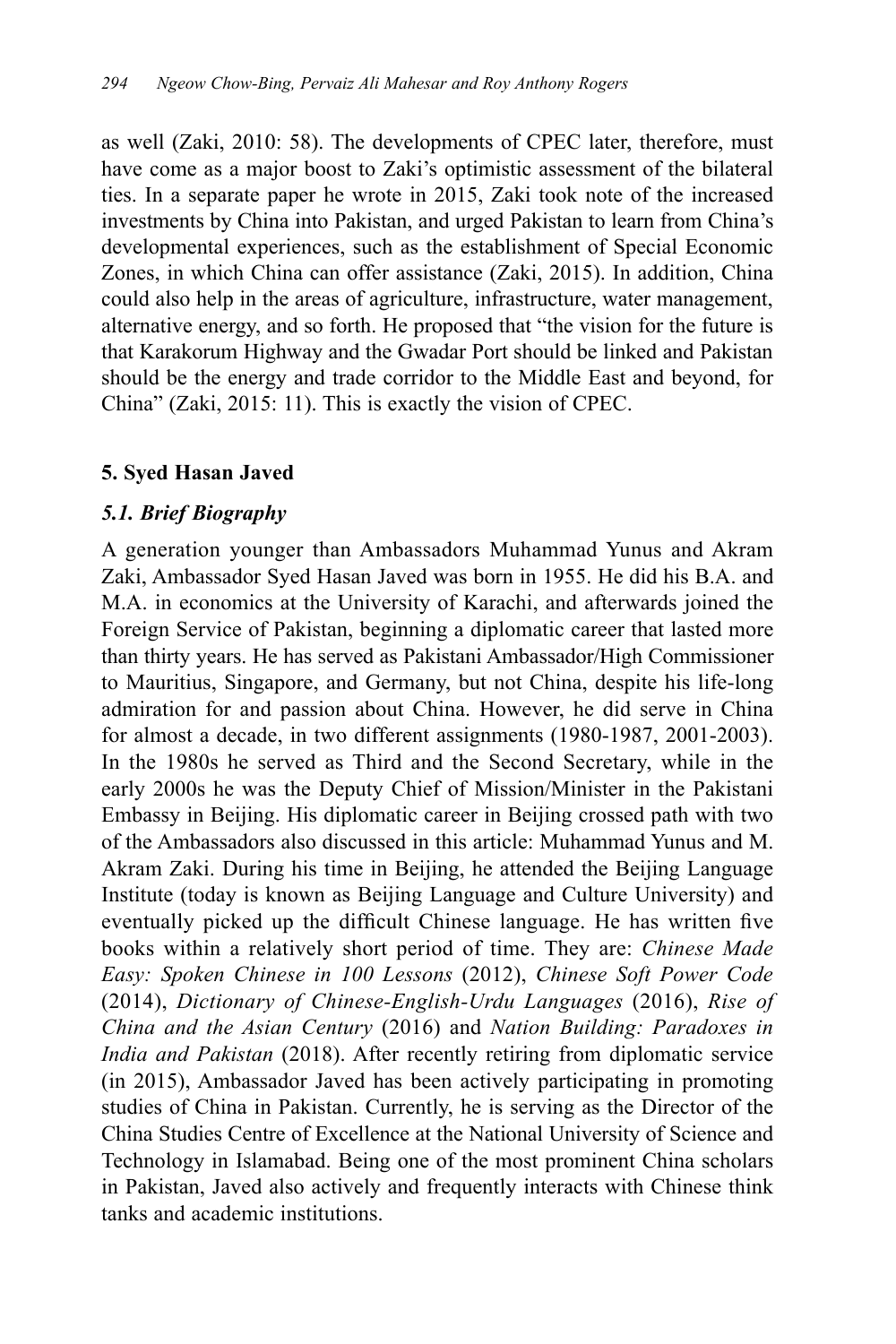#### *5.2. Writings on China*

Ambassador Javed is a fluent Chinese speaker and is eager to promote the Chinese language in Pakistani society and schools. Keenly aware of the growing relations between China and Pakistan, it is necessary for the people in Pakistan to be equipped with some basic Chinese to interact with the Chinese people, and he has written two books to introduce the Chinese language, which are meant to inform about how ordinary Pakistanis can learn the Chinese language in a simple way. Moreover, he also wishes that his dictionary can inspire more Chinese to learn the Urdu language, although that book is not widely available in China.

*Chinese Soft Power Code* (Javed, 2014) is a record of how Javed understood the advantages possessed by the Chinese in terms of culture. He uses the term "soft power" differently from the international relations and foreign policy literature. Rather than being a foreign policy resource, "soft power" for Javed denotes more like cultural resources, thought process, and values that have given China and the Chinese people a tremendous advantage over other countries in building up comprehensive national power. In his own words, he described "soft power" as "the ability of a State to use its non-tangible and non-physical assets to achieve its national policy objectives and enhance its national and international power profile" (Javed, 2014: xxiv). Javed derived what he called as "soft power code" from his direct observation and daily life experiences when he was posted in China. The book is more a personal reflection rather than a serious analytical study, and aimed for enriching the understanding of Chinese culture by the Pakistani public. This can be seen by the subjects included in the book, which covers the introduction of traditional Chinese philosophical schools, a glossary of common Chinese terms, a collection of sayings by Chinese philosophers and leaders from Confucius to Mao Zedong, a chapter devoted to Chinese Horoscope as a form of " natural soft power," and a list of cultural attributes that Javed contended that Chinese people possess. He claims that the contemporary Chinese soft power is a combination of Chinese classical traditions including Confucianism, Taoism and Mohism, and imported philosophies such as Buddhism, Western Thought, and Marxism-Leninism (Javed, 2014: 81). The result is a highly adaptive and pragmatic culture and thought process that has enabled China to become the great power it is.

The book is highly positive of everything Chinese. Aiming for popular understanding, the book is not a very sophisticated analysis of Chinese culture, but the most novel part is the listing of a total of 88 cultural attributes. These attributes include integrity, humility, discipline, kindness, faith, trust, caution, common sense, patience, courage, frugality, determination, tenacity, truthfulness, rationality, calmness, solidarity, and so on. It is remarkable that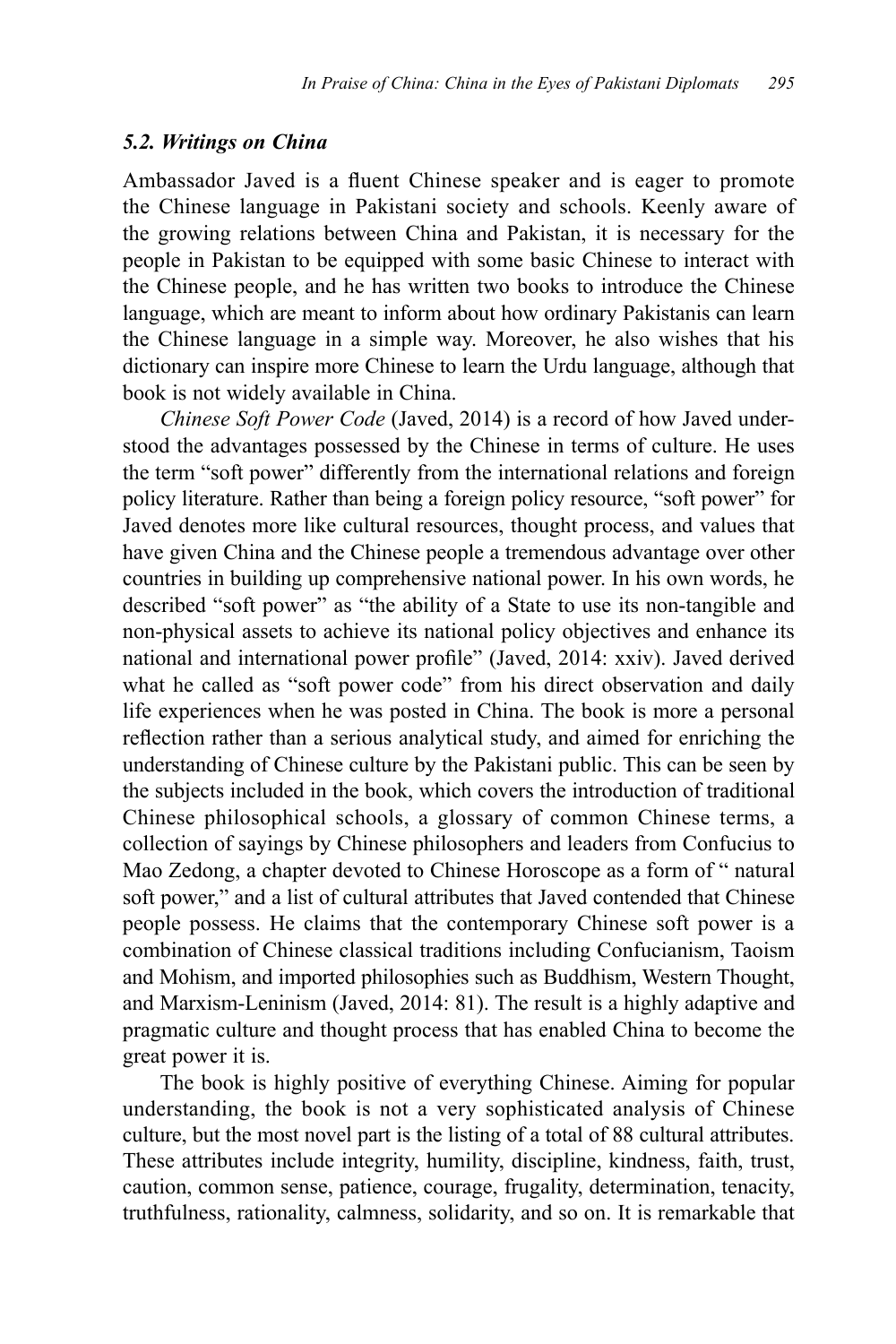Javed collected so many positive attributes of human beings and ascribed all of them to the Chinese culture. For instance, in illustrating the attribute of "truthfulness", Javed (2014: 161) wrote:

The Chinese are however uniquely blessed with a remarkable attitude towards the facts. The Chinese family values system and educational syllabi attach critical importance to truthfulness. The earliest slogan during Deng Xiaoping's open door policy was "not to ignore facts and ground realities". One has to only look, where China is today and where it was in 1980.

Although one may criticize Javed's excessively positive appraisal of almost everything Chinese as bordering on hagiography, he however was fully convinced that he derived his conclusions based on close observations of and interactions with the Chinese people throughout his career. Inspired by the tremendous transformation in China, he suggested that Pakistan should cultivate a similar set of soft power attributes that could enable her to develop accordingly. Development of Pakistan is of an uneven nature and the elites are not pro-development, and henceforth Pakistanis should learn from the Chinese.

A more substantive book, *Rise of China and the Asian Century*, is part memoir and part of his analysis of the global politics of China's rise. In the memoir part (Javed, 2016: 141-171), he discussed his fascination of all things Chinese, in particular the laborious work he had to go through in learning the language, and his work experience with different Pakistani ambassadors, but the memoir part did not capture the historical events in the way the memoirs written by Muhammad Yunus.

The main part of the book however is Javed's analysis of China's rise. Continuing with the theme of *Chinese Soft Power Code*, Javed felt that "it is utmost importance for the global community to study the Chinese mind and their cultural thought process" (Javed, 2016: xxi), and declared that "China is the least understood, but the richest country in Soft Power in the world" (Javed, 2016: 19), but the emphasis of this book is more about the developmental experiences and policies of China and the strategic importance of China-Pakistan ties, especially the China-Pakistan Economic Corridor, in the context of the impending arrival of an Asian Century. For Javed, the Asian Century is fuelled by different forces but the most important of which is the emergence of China as an economic superpower. He confidently wrote that "China is going to be greatest game changer in the 21st Century" (Javed, 2016: 15). In the book, he attempted to explain to Pakistani readers what the secrets to China's success are. While fundamentally "soft power" or the set of cultural values Javed listed is always given the primary importance in his writings, he also discussed concrete policies during the Reform and Opening Up Era that made China successful, such as promoting and consolidating a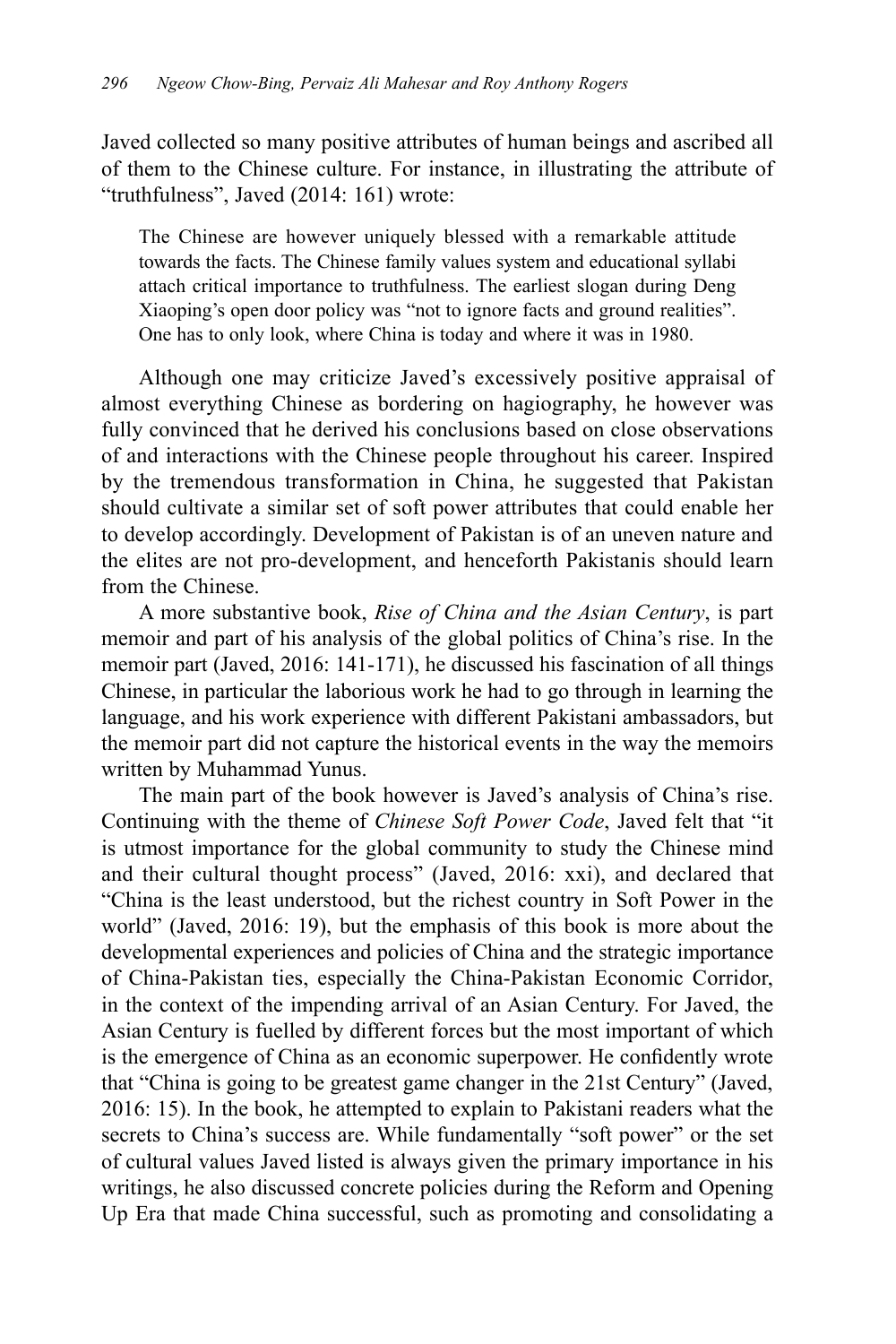core group of reformist leadership, devolution of administrative power to encourage local growth, tapping in and mobilizing the capital and resources of the overseas Chinese, encouragement of private enterprises and foreign direct investment, joining the World Trade Organization, administrative reforms that separated regulatory and revenue-generation functions from the government ministries, taxation reforms, the use of mass media to promote positive values among the public, modernization of a civil service to serve the market economy, and a foreign policy that seeks to avoid controversies, conflicts, crises and confrontations (Javed, 2016: 39-72). Although Javed's analysis offered no new theories and perspectives and many other factors were not captured, it provided a basic and adequate account of China's developmental experience for average readers in Pakistan, and to this he particularly emphasized the need for Pakistan to learn from China's developmental lessons (Javed, 2016: 84).

In looking at China's foreign relations, Javed did not hold back in his criticisms of both India and the West. In several polemical statements, the West, Javed said, "is baffled, bruised and biased and shows a lack of respect and understanding…China has defeated the West in its own game and on their turf. And this is just the beginning of the struggle" (Javed, 2016: 12- 13). India, on the other hand, "loves pampering by the West and excels in criticising as well as spilling venomous propaganda against China's role in the world" (Javed, 2016: 82). Both the West and India are accordingly cooperating to contain China, and to which Javed urged China to develop its military, especially naval power: "China would need a naval flotilla of at least a thousand ships to protect its maritime security interests just in South China Sea and the Indian Ocean alone by 2050" (Javed, 2016: 83). In contrast, Pakistanis "are glad to see the comeback of China on the global scene, which bodes well for peace, security, justice, balance and harmony. Indians make themselves look like 'jokers', once again erring in judgement of historical forces by siding with the exploitative Imperial Powers…" (Javed, 2016: 98-99).

Implicitly, Javed seemed to suggest that Sino-Pakistan friendship and strategic partnership are more than ever important given the collusion between India and the West. According to Javed, Sino-Pakistan relations are built on the foundation of these core principles: "common perception of regional and global developments; common interest in maintaining peace and security; common positions on major global development; and common enemies and common friends" (Javed, 2016: 101). The development of the gigantic CPEC project will further add momentum to the relationship. While Pakistan offers many benefits to China, including its strategic land route access to the Gulf through Gwadar, CPEC also contains a lot of benefits for Pakistan. It will enhance "connectivity and expansion of trade and investment through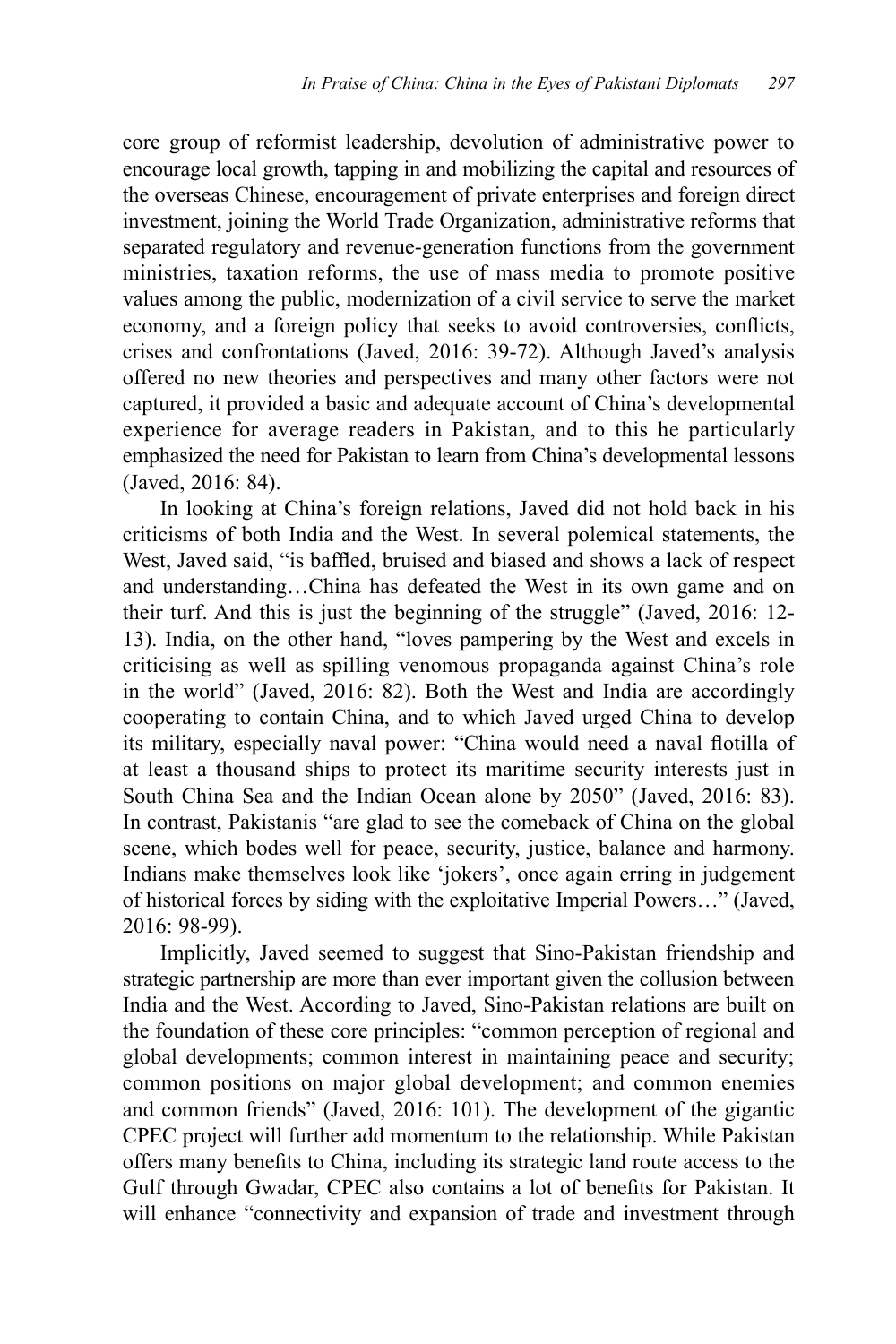a network of roads, rail, fibre optic cables, and energy pipelines. It also provides for the special economic zones, industrial parks and trade centres and development of energy and technical cooperation. The CPEC would connect the nodes of growth centre in such a manner that the fruits of the development would benefit all areas/provinces of Pakistan" (Javed, 2016: 119).

Clearly, Javed has high hopes for Sino-Pakistan relations and CPEC. However, he also warned that CPEC would remain only as potential and its full benefits never realized if Pakistan could not develop, modernize, and reform itself to harness the opportunities coming from China's rise, especially if Pakistan continues to be trapped in "archaic anglicised culture, thought process, work ethics, legal, civil institutions" (Javed, 2016: 124). Instead, throughout his book and in many other writings he has been urging Pakistan to learn from China. He criticized that Pakistani elite still rely on western (biased) writings on China and cannot really handle "sinology." Henceforth, after his retirement from diplomatic service, "developing local capacities in Sinology" has become his mission, because the acquisition for such capacities "is a life-long investment" for Pakistanis, "with high returns as China rises in stature" (Javed, 2016: 21).

# **6. Riaz Mohammad Khan**

# *6.1. Brief Biography*

Finally, this article will discuss briefly Ambassador Riaz Mohammad Khan, a well respected Pakistani diplomat, who is also an eloquent scholar on his own, and has produced two critically acclaimed books, *Untying the Afghan Knot: Negotiating Soviet Withdrawal* (1991) and *Afghanistan and Pakistan: Conflict, Extremism and Resistance to Modernity* (2011a), published by major university presses in the US. Trained as a mathematician, he once taught at Punjab University, before joining the diplomatic service in 1969. He served as Pakistan's Ambassador to China from 2002 to 2005. The last post he held was Foreign Secretary until retirement in 2008. However, his association with China began much earlier. He was posted to China from 1970 to 1973, and after returning to Islamabad, headed the China desk at the Foreign Office until 1979.

# *6.2. Writings on China*

Unlike the three other ambassadors reviewed in this article, the discussion here therefore focuses on an article on Pakistan-China relations that Ambassador Riaz Mohammad Khan wrote for the premier Pakistani strategic journal, *Pakistan Horizon* (Khan, 2011b).<sup>1</sup>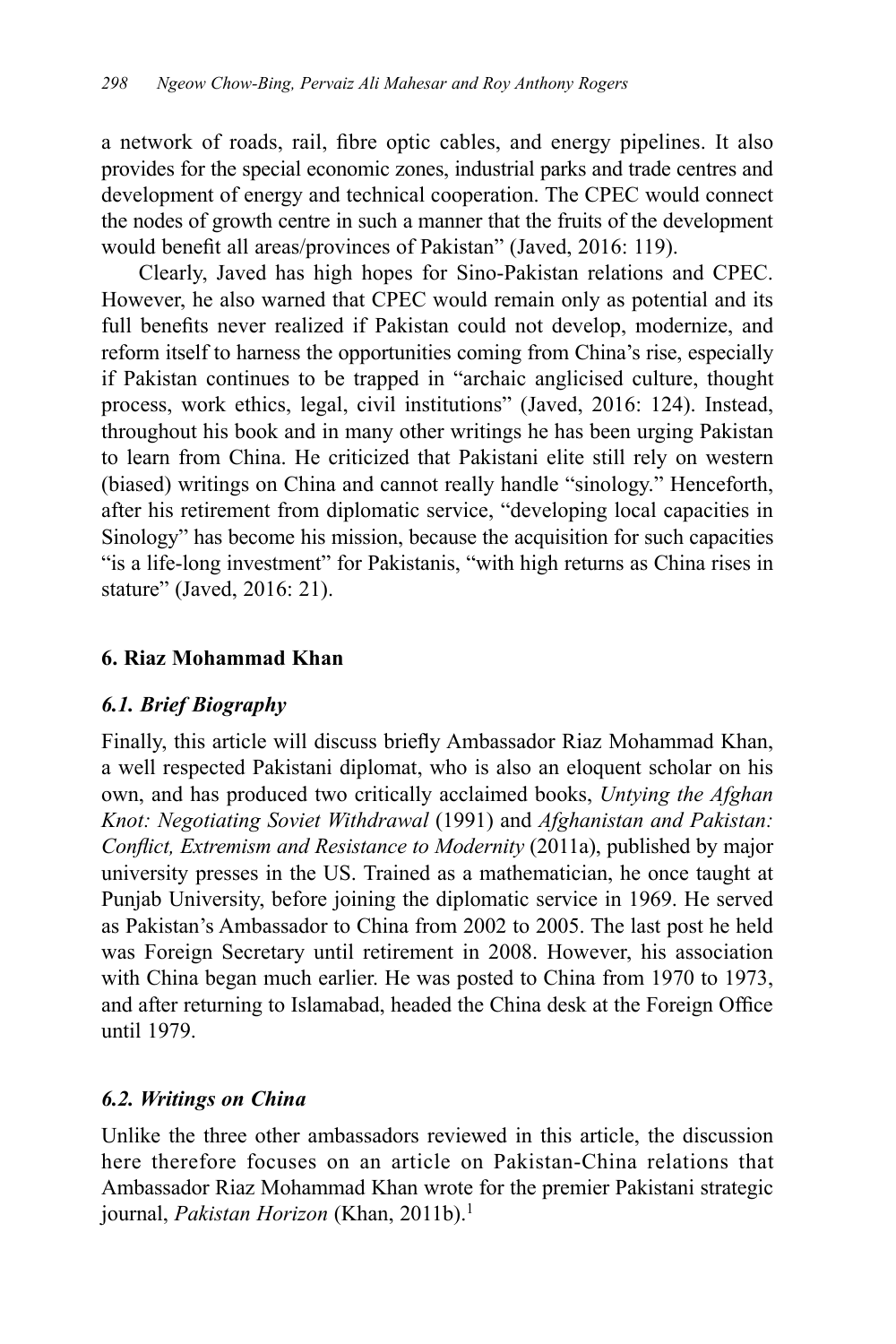The article provides an overview of the developments of relations between Pakistan and China since the establishment of diplomatic ties in 1950. While much of the narrative about the strategic foundation of Pakistan-China relations, dating back to the fateful 1960s changes of geopolitical dynamics in the South Asian subcontinent, is familiar to any student of Pakistan-China relations, the article does raise several interesting observations and points. For instance, Khan discussed at length the sensitivity of how both countries deal with transnational terrorism and crimes because these issues touch upon the internal affairs of each other, which both countries want to avoid as much as possible. For Pakistan, the Xinjiang issue has from time to time been brought up, especially by western media, as something that could sour Pakistan-China relations, but Khan pointed out that Pakistan has always been "deeply conscious of Chinese concerns and has ongoing active cooperation with China" to eliminate the terrorist threats and militant groups originating from Xinjiang. Because of this issue, Khan also claimed that China started to show greater interests in the internal situation of Pakistan, especially as it is related to the rise of religious militancy. This was compounded by a real threat to the security of a large number of Chinese workers and engineers in Pakistan, a few of them were in fact killed or kidnapped by the militants. But China has so far still refrained from "prying into domestic situations and internal politics" of Pakistan (Khan, 2011b: 16). In addition, Khan opined that China had not shown any concern, in the aftermath of the September 11 terrorist attack, that US troops were present in Afghanistan and were using bases in Pakistan (Khan, 2011b: 17-18).

Although Chinese projects, loans and investments in other countries have raise issues of debt (primarily in many other countries), Khan was of the opinion that the terms of the loans offered by China was a mixed package of "interest-free, soft, and commercial loans that are long term and entail far easier terms than those offered by other international sources" (Khan, 2011b: 22). In addition, turning loans into grants was not part of China's philosophy of developmental aid. He recounted an interesting story in which in the 1970s, during a visit to Beijing, President Bhutto raised the issue of converting a 30 year, 500 million yuan interest-free loan into a grant to Premier Zhou Enlai, to which Premier Zhou responded that "in the Chinese view, extending grants was 'inappropriate (unbecoming)' for relations among friends. If Pakistan were not in a position to make the payment when it was due…China could agree to extend the grace period to another 30 years" (Khan, 2011b: 20). Another interesting discussion concerned the linkage between Karakoran Highway and Gwadar Port. Unlike most standard accounts in Pakistan, Khan in fact was sceptical about the utility of such linkage. He wrote that "the fact remains that most of China's exports are generated in its eastern regions and their transportation through Pakistan makes little economic sense." Even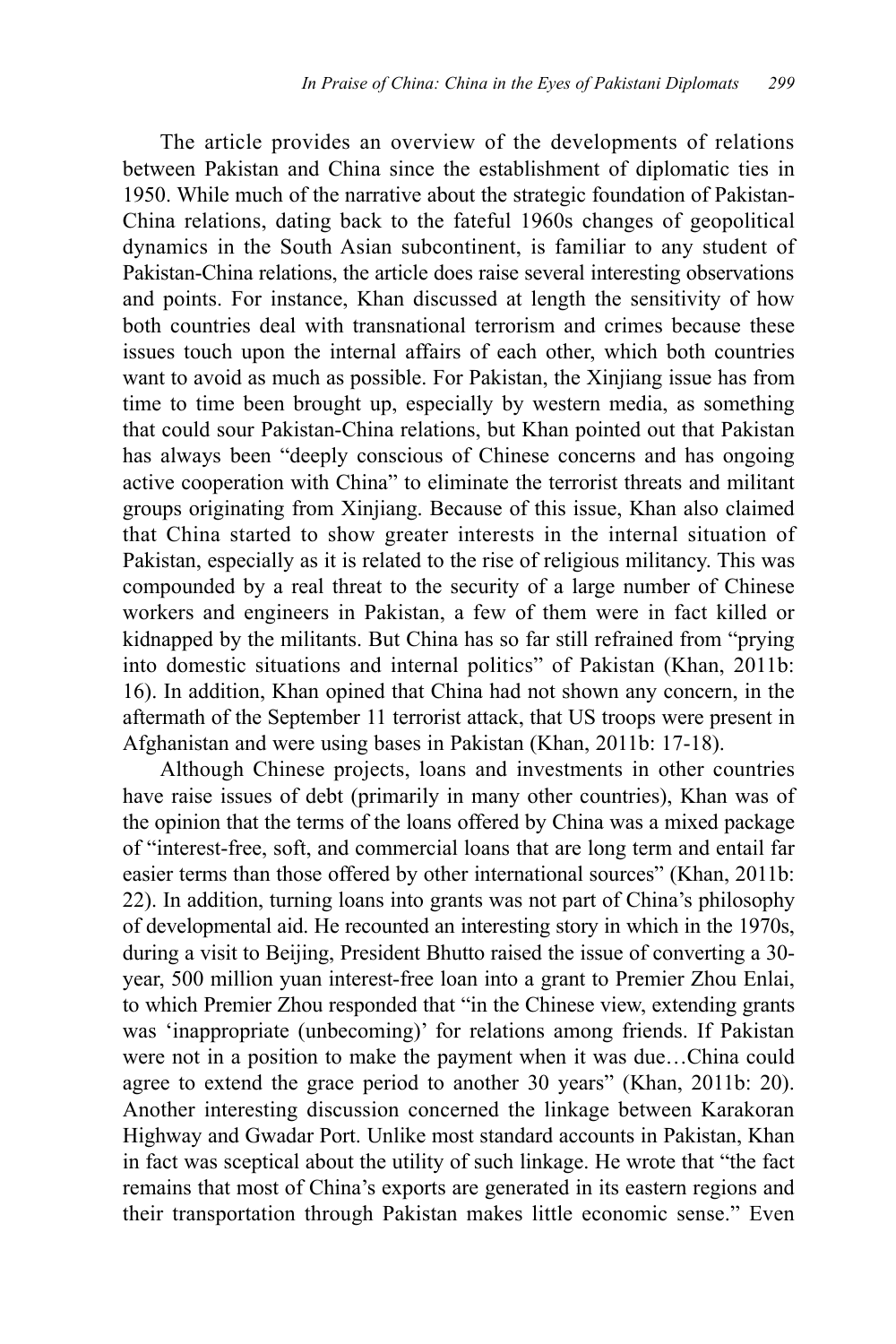the Karaokoram Highway-Gwadar Port route, which is often suggested as an alternative route to the Strait of Malacca should China want to avoid a chokepoint, could be unfeasible because "geography suggests more feasible routes through Myanmar" (Khan, 2011b: 25). However, this should not be read as Khan's objection to CPEC but rather that Pakistan should make itself more attractive as an economic partner of China.

Overall, Khan differed from the other three ambassadors here, while still being very positive of Pakistan-China ties, his article has a more moderate tone and offers objective analysis, pointing out the differences and challenges that need to be met for the countries to move forward. But he was far more critical of his own county, citing security challenges and corruption as major factors hindering greater investment and tourism flows from China.

#### **7. Discussion and Conclusion**

This article reviews the writings on China by four former ambassadors, three of them ambassadors of Pakistan to China. Ambassadors Muhammad Yunus, M. Akram Zaki, Syed Hasan Javed, and Riaz Mohammad Khan, deriving from their own personal experiences during their postings in China, and based on their understanding of what is in the best interests of Pakistan in terms of foreign relations, all write positively about China. Some are overwhelmingly and even excessively positive about China, such as those of Javed, and some are more measured, such as Khan, but they all converge on the consensus about China.

Although most of these writings appeared after (or at the end stage) of their diplomatic career, it is clear that their positive views of China had long been shaped. In this sense, these writings reflected an ethos among at least a section of the professional diplomatic corps in Pakistan, which see China as an overwhelming positive country to the survival and prosperity of Pakistan. The rise of China, to a large extent, is cheered in Pakistan more than almost all other countries, and these Pakistani diplomats see China's rise as critical to the destiny of Pakistan's own fate. Their writings indeed display a remarkable supposition that the interests of China and the interests of Pakistan are almost identical. They also suggest the high level of distrust of the US among these diplomats. Pakistan once identified closely with the US, but the sense of betrayal by the US and other "friends" in 1965 and 1971 during its confrontation with India was so strong, that until today Pakistan does not trust the US.

From a realist perspective, the strategic partnership between Pakistan and China of course is largely driven by the geopolitical and geostrategic environment that binds the interests of these two countries together. While this is undeniable and fundamentally the basic driver of Pakistan's China policy, from a constructivist point of view, it should also be understood that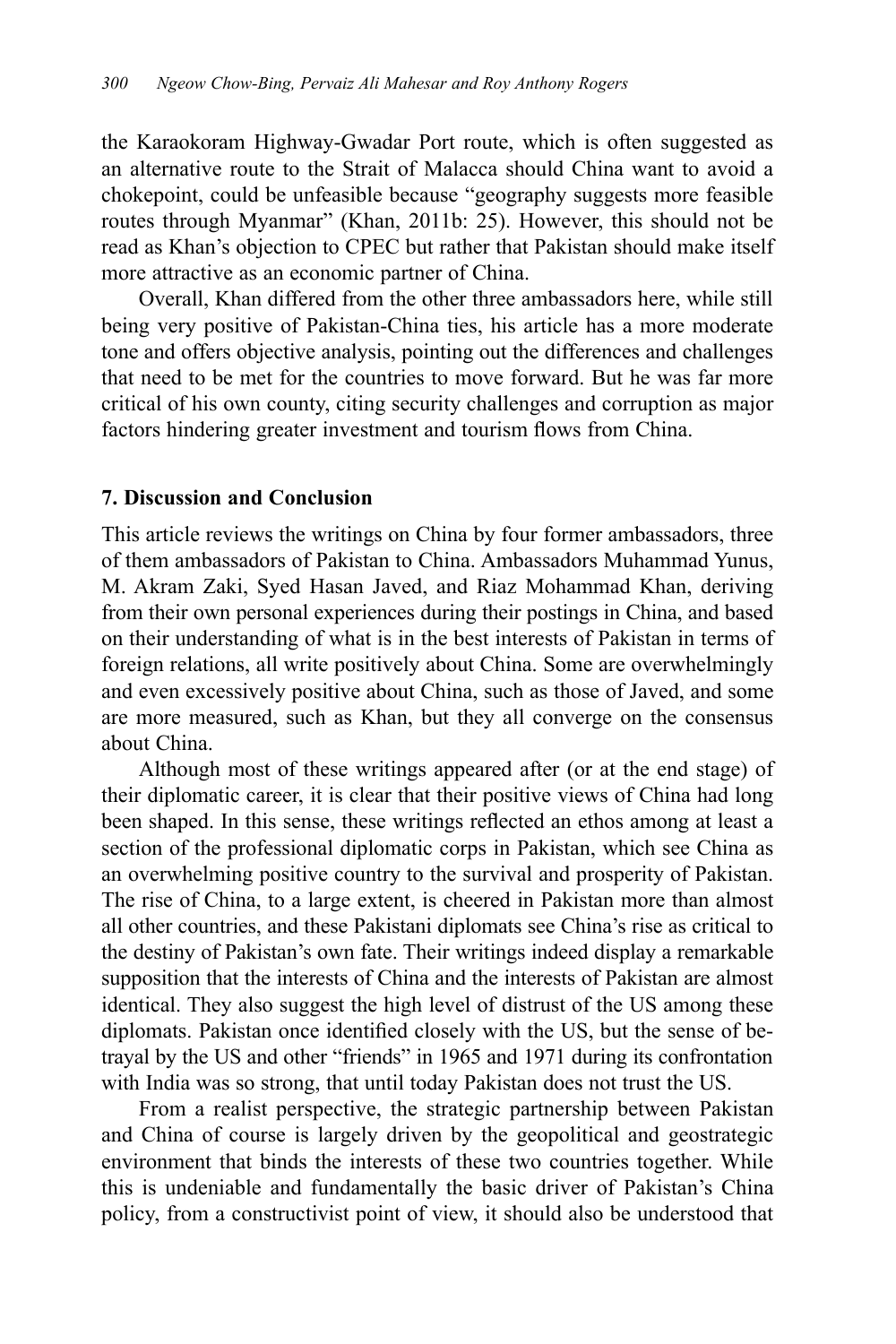such a policy is more easily pursued when it is supported overwhelmingly by the public and the elite, with a prevailing positive discourse on the nature of Pakistan-China relations. Influential opinion makers in Pakistan, including academics, think tank analysts, and diplomats, have been producing an overwhelmingly positive China discourse (see Mahesar forthcoming in 2019), that it is positive to hypothesize that this has become imbued in the psyche of Pakistani policymakers. Henceforth, even if sometimes there appear to be some issues between Pakistan and China, it is unlikely that Pakistan will reverse course on its China policy. Foreign observers of Pakistan-China relations, which generally seek to explain the relationship purely from the perspective of the converging national interests of the two countries, sometimes fail to understand the deep level of consensus about Pakistan's China policy. This article, by using a constructive perspective and by examining the writings on China by Pakistani diplomats, provides a different angle to understand the relationship.

### **Notes**

- Ngeow Chow-Bing, PhD, is Acting Director of the Institute of China Studies, University of Malaya. His research interests include China's political reforms, Chinese nationalism and China-Southeast Asia relations. He can be reached at <ngeow.c@um.edu.my>.
- \*\* Pervaiz Ali Mahesar is a PhD candidate at the Department of International and Strategic Studies at the University of Malaya. He is writing a thesis on the Pakistani intellectual discourses on China and Pakistan-China relations. He can be reached at  $\leq$ mahesarpervaiz $\omega$ gmail.com>.
- \*\*\* Roy Anthony Rogers, PhD, is the Head of Department of International and Strategic Studies. His research interests include Central Asia and Xinjiang issues in China. He can be reached at  $\langle \text{trapeg}(\omega) \rangle$  and  $\langle \text{trapeg}(\omega) \rangle$ .
- 1. One of the authors has had a chance to interview Ambassador Khan, from which he revealed that he once co-authored a book on Chinese people's commune in the 1970s, published in Bangladesh, but that book is difficult to find today. Interview with Ambassador Riaz Mohammad Khan, conducted by Pervaiz Ali Mahesar, 7 March 2018.

# **References**

- Ali, Ghulam (2017). *China-Pakistan Relations: A Historical Analysis*. Karachi: Oxford University Press.
- Javed, Syed Hasan (2014). *Chinese Soft Power Code*. Karachi: Paramount Books.
- Javed, Syed Hasan (2016). *Rise of China and the Asian Century*. Islamabad: National University of Science and Technology (NUST) Publishing.
- Khan, Riaz Mohammad (1991). *Untying the Afghan Knot: Negotiating Soviet Withdrawal*. Durham, NC: Duke University Press.